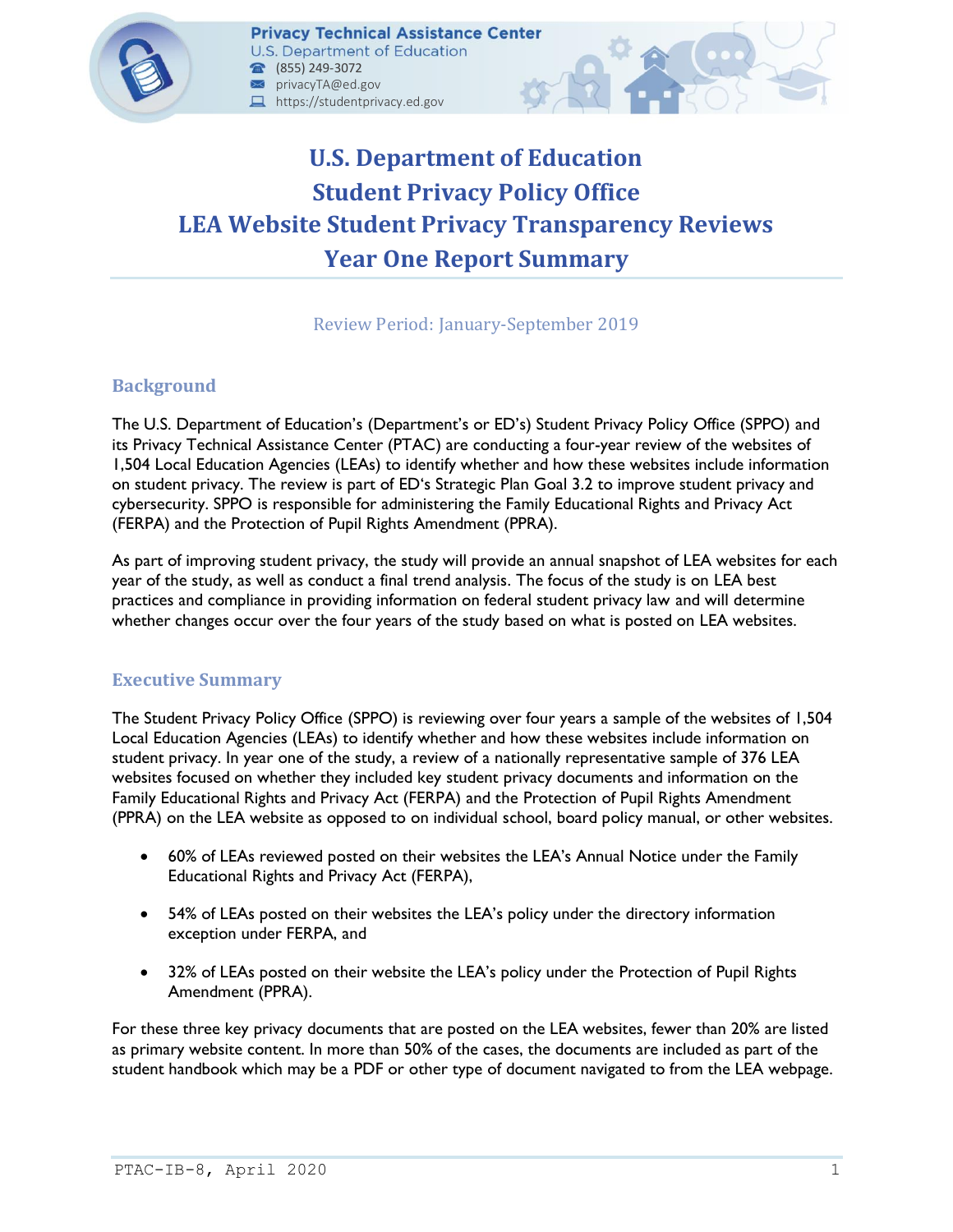For the websites reviewed, 13% of LEA websites have navigation menus that include a section indicating where to find data practices and student privacy information. Moreover, only 8% of LEA websites include the LEA contact information if parents have questions about data sharing and student privacy.

#### **Sample Selection**

In order to complete the review, a sampling plan was developed to determine the Local Education Agencies (LEAs) to be reviewed across four years of data collection (2019, 2020, 2021, and 2022). A single sample of 1,504 LEAs was selected at the outset of the study, and randomly divided across the four data collection years to create a nationally representative sample for each year. In addition, a replacement sample of 100 LEAs was selected that may be used if any of the original sample LEAs are not feasible to include at the time of data collection (e.g., if LEA status changes from "open" to "closed," "inactive," or "future", or if the LEA's website is inactive).

In year one of the study, the nationally representative sample of 376 LEA websites was reviewed to evaluate usage of student data privacy transparency best practices. The sample was selected to represent school districts of different sizes and socio-economic status across different geographic regions. The LEA website review focused on identifying key privacy related documents or information on the LEA district website vs on the board or individual school websites.

SPPO recommends as a transparency best practice that LEAs post their FERPA and PPRA studentprivacy related information on their websites so that information is easily available to parents and the community. FERPA does not require that LEAs post on their websites their annual FERPA notice but specifically requires LEAs to annually provide notice to parents of students and eligible students of their rights under FERPA "by any means that are reasonably likely to inform the parents or eligible students of their rights." *See* 34 CFR § 99.7.

#### **Results**

Although 60% of LEAs reviewed have the FERPA Annual Notice posted on the website, only 13% of LEA websites have navigation menus that include a section indicating where to find data practices and student privacy information. Moreover, 92% of LEA websites do not include contact information if parents have questions about data sharing and student privacy.

#### Topic: Annual Notice

• 60% of LEAs have the FERPA Annual Notice on the website.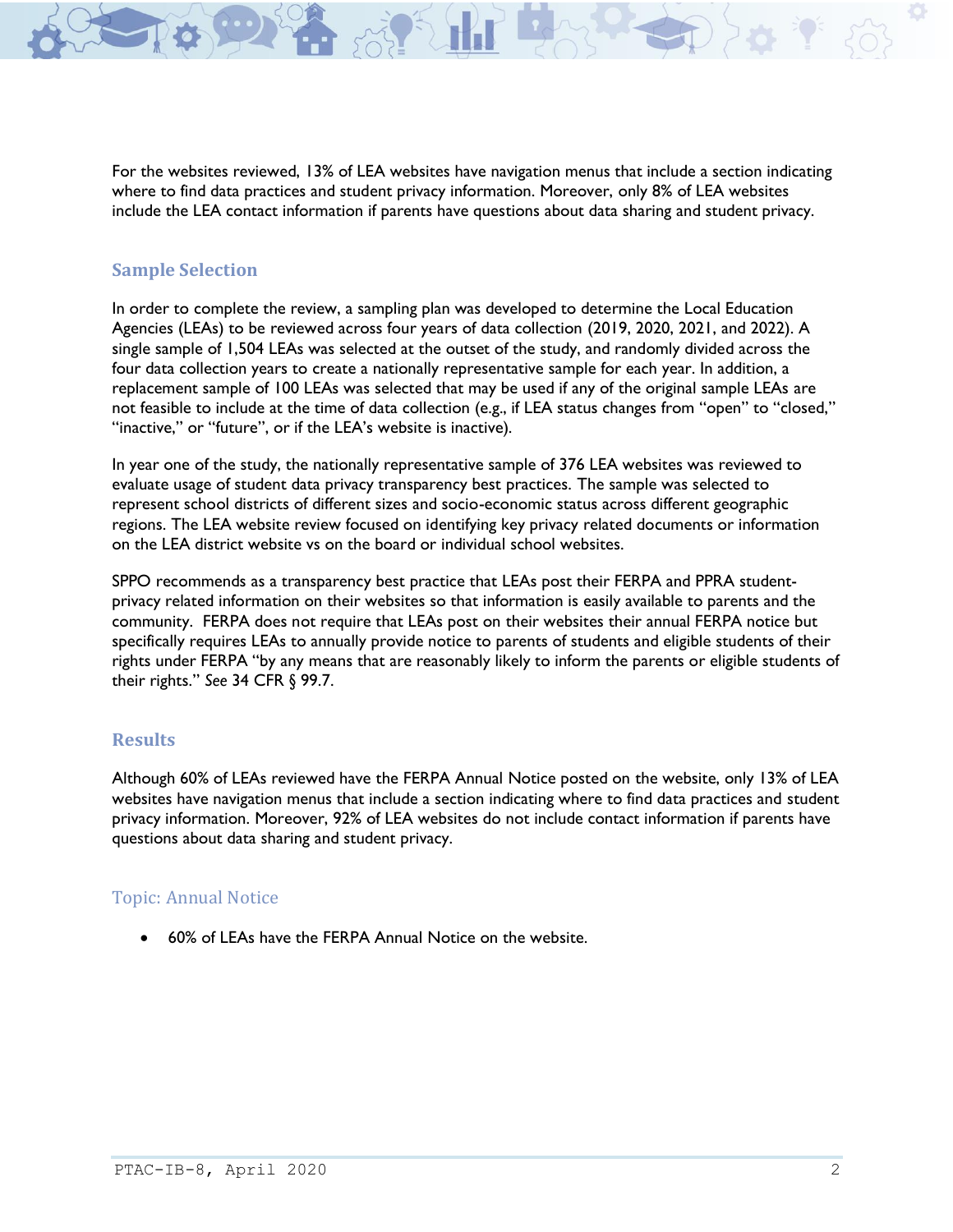



- When the FERPA Annual Notice is on the website, 66% of the time it is the ED Model notice or a minor variant of that.
- In 34% of LEAs, the FERPA Annual Notice is customized by the LEA.

| <b>Characteristics of Custom Notice</b>                                                                                         | <b>Percent Yes</b> |
|---------------------------------------------------------------------------------------------------------------------------------|--------------------|
| Does the custom notice include the right to inspect and review their<br>education records?                                      | 94%                |
| Does the custom notice include the right to seek to amend those<br>records?                                                     | 77%                |
| Does the custom notice include the right to consent to disclosure of<br>PII from those records (unless an exception applies)?   | 62%                |
| Does the custom notice include the right to file a complaint with the<br>Department regarding an alleged FERPA violation?       | 60%                |
| Does the custom notice include the procedure for exercising the<br>right to inspect and review education records?               | 57%                |
| Does the custom notice include the procedure for requesting<br>amendment of those records?                                      | 45%                |
| Does the custom notice include the district's criteria for determining<br>who constitutes a "school official"?                  | 32%                |
| Does the custom notice include the district's criteria for determining<br>what constitutes a "legitimate educational interest"? | 41%                |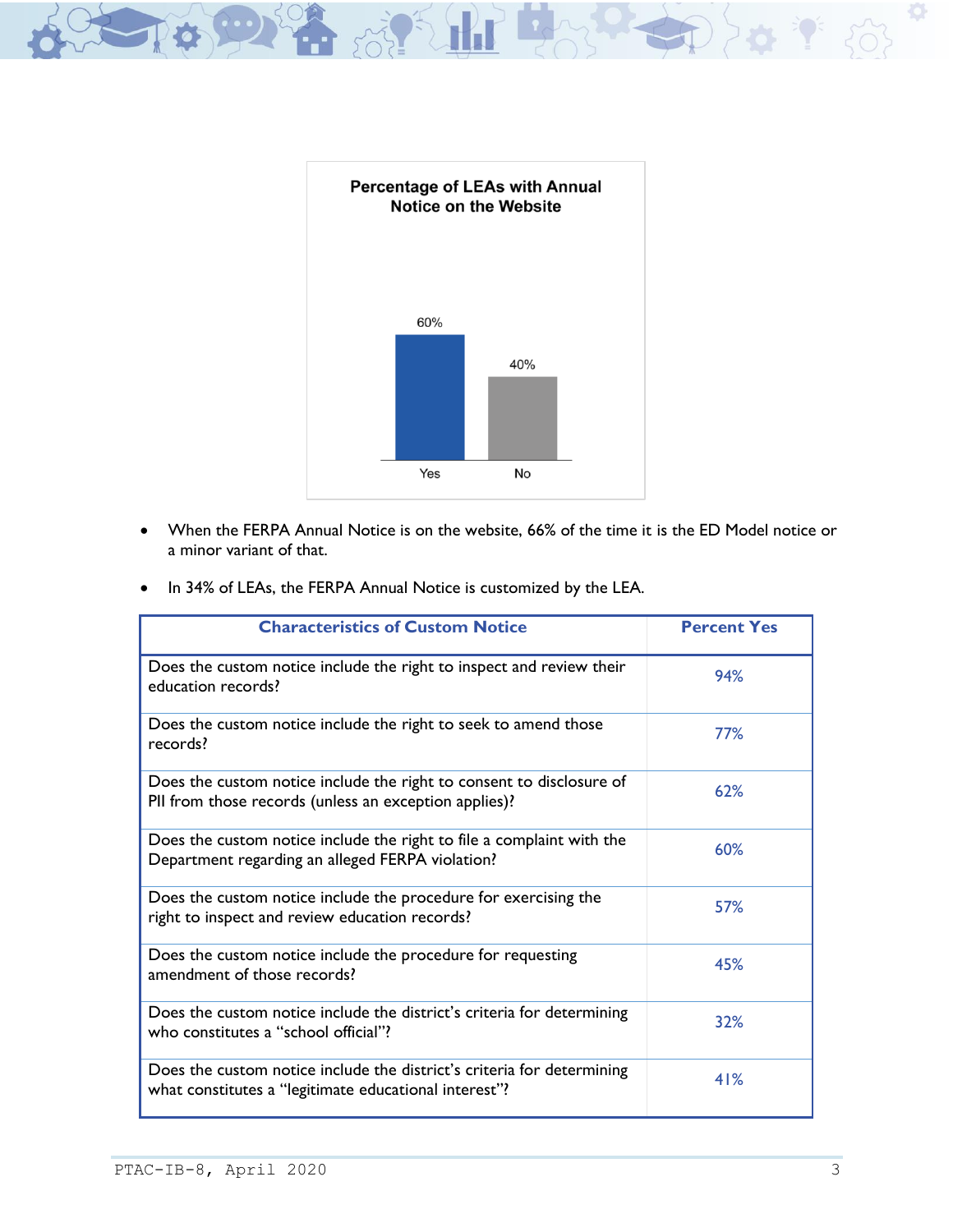- In only 20% of LEAs, the Annual Notice is posted as primary website content, meaning the content is visible on the LEA main website or available from a dropdown menu without going to a PDF or a separate external website.
- In 56% of LEAs, the notice is included in the student handbook. In most of these cases, the handbook is a pdf that requires the user to search through the document to find the information. In 28% of LEAs, the notice is included in a document other than or in addition to the student handbook.

| <b>Examples of Document Types Displaying LEA Annual</b><br><b>Notices Besides Student Handbooks</b> |  |
|-----------------------------------------------------------------------------------------------------|--|
| Annual Notice Regarding Student Records                                                             |  |
| Annual notification document                                                                        |  |
| <b>Rights and Responsibilities Guide</b>                                                            |  |
| <b>Annual Parent Notice</b>                                                                         |  |
| Parent's Guide to Student Data Privacy                                                              |  |
| Annual Notice Regarding Student Records                                                             |  |
| Annual notification document                                                                        |  |
| <b>Rights and Responsibilities Guide</b>                                                            |  |

• In 69% of LEAs, there is an indication of when the policy was last updated. However, in many cases, the date of update pertains to the entire student handbook, not the specific policy.

## Topic: Directory Information

• 54% of LEAs have the Directory Information Policy on the website.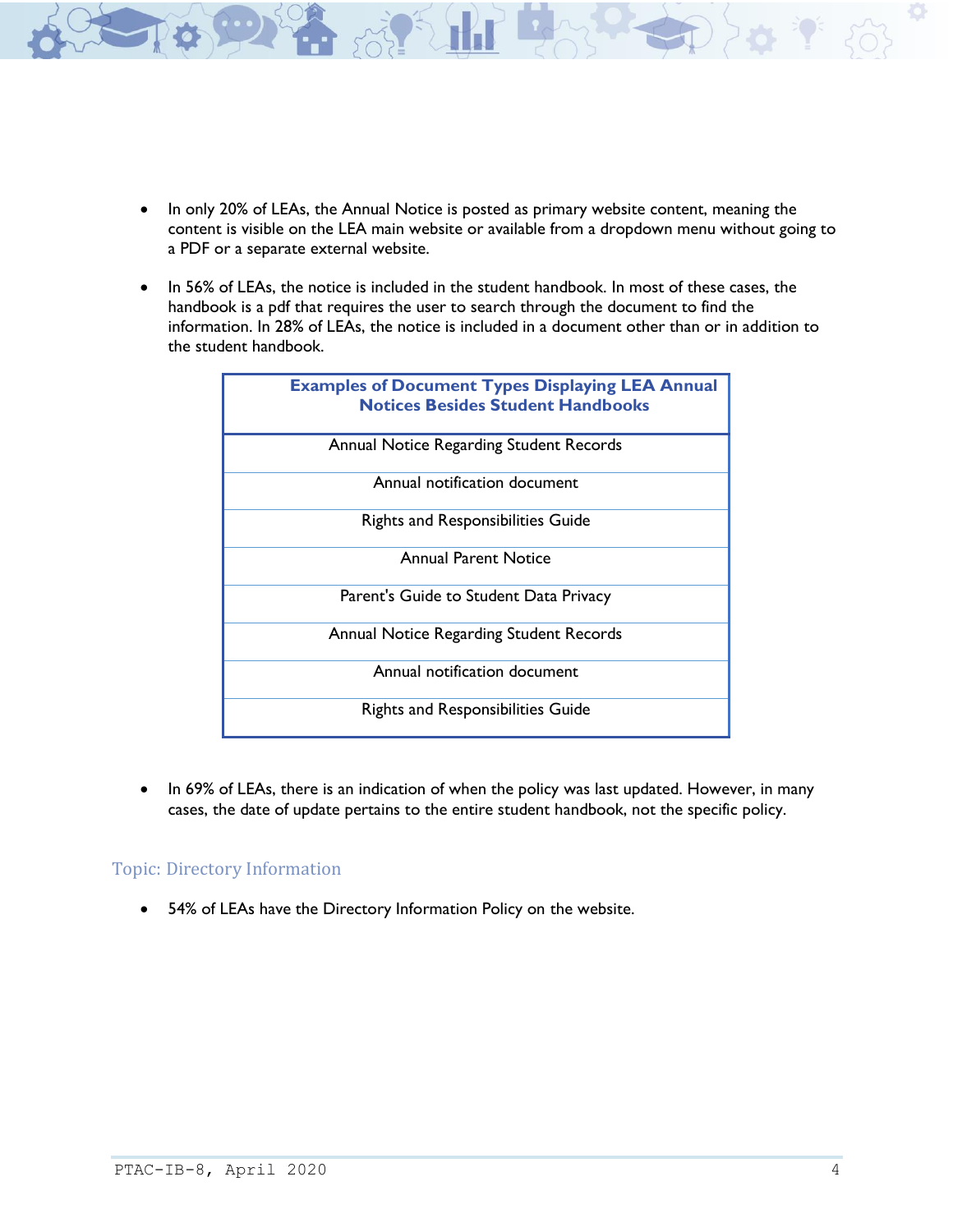



- When the Directory Information Policy (DI) is on the website, 50% of the time it is the ED Model notice or a variant of that.
- In 50% of LEAs, the Directory Information Policy is custom.

| <b>Characteristics of Custom DI Policy</b>                                                                                                                                                                                                      | <b>Percent Yes</b> |
|-------------------------------------------------------------------------------------------------------------------------------------------------------------------------------------------------------------------------------------------------|--------------------|
| Does the custom policy include the types of PII<br>that the district or school has designated as<br>directory information?                                                                                                                      | 84%                |
| Does the custom policy include an explanation of<br>the right of parents and eligible students to<br>request that the information about the student<br>not be disclosed as directory information?                                               | 97%                |
| Does the custom policy include a specified period<br>of time within which a parent or eligible student<br>may notify the school or LEA in writing that they<br>do not want any or all of the information<br>disclosed as directory information? | 51%                |

• In 31% of LEA's, the LEA directory information policy is a limited DI policy. A limited directory information policy might allow limited disclosure of directory information to third parties for legitimate educational purposes, while disallowing the disclosure of this same information to third parties for purposes such as marketing.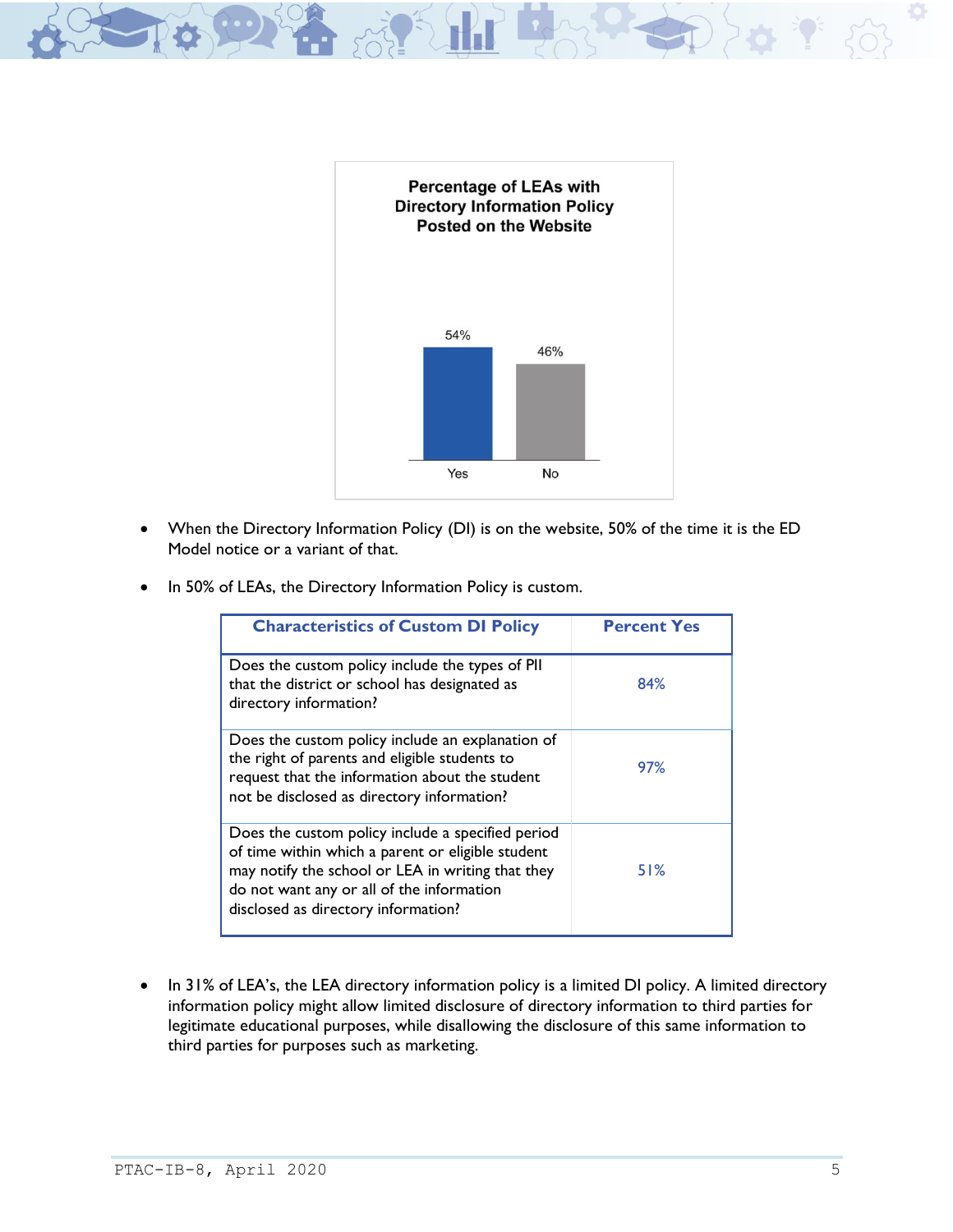| <b>Characteristics of DI Policy</b>                                                                                                                                                                                         | <b>Percent Yes</b> |
|-----------------------------------------------------------------------------------------------------------------------------------------------------------------------------------------------------------------------------|--------------------|
| Does the LEA DI include Student ID?                                                                                                                                                                                         | 9%                 |
| Does it specify that student ID, by itself,<br>cannot be used to gain access to education<br>records except when used in conjunction with<br>one or more factors that authenticate the<br>user's identity (e.g., password)? | 89%                |
| Does the LEA DI policy include photo/video<br>likenesses?                                                                                                                                                                   | 61%                |
| Does the LEA DI policy have a separate<br>video/photo consent policy (e.g., for social<br>media, newspaper, etc.)?                                                                                                          | 22%                |
| Does the DI notice include disclosure to<br>military recruiters?                                                                                                                                                            | 60%                |
| Is there a separate notice for disclosure to<br>military recruiters?                                                                                                                                                        | 76%                |
| Does the LEA provide a "menu" approach<br>allowing parents to opt in/out of specific<br>disclosures? (Note details in comments.)                                                                                            | 24%                |

- In only 20% of LEAs, Directory Information is posted as primary website content, meaning the content is visible on the LEA main website or available from a dropdown menu without going to a PDF or a separate external website.
- In 54% of the LEAs, the notice is included in the student handbook. In most of these cases, the handbook is a pdf that requires the user to search through the document to find the information. In 30% of LEAs, the notice is included within or as part of another document.

| <b>Examples of Document Types Displaying LEA Directory</b><br><b>Information Policies Besides Student Handbooks</b> |  |
|---------------------------------------------------------------------------------------------------------------------|--|
| Annual Notice Regarding Student Records                                                                             |  |
| Annual parent notification                                                                                          |  |
| <b>Rights and Responsibilities Guide</b>                                                                            |  |
| Annual notices                                                                                                      |  |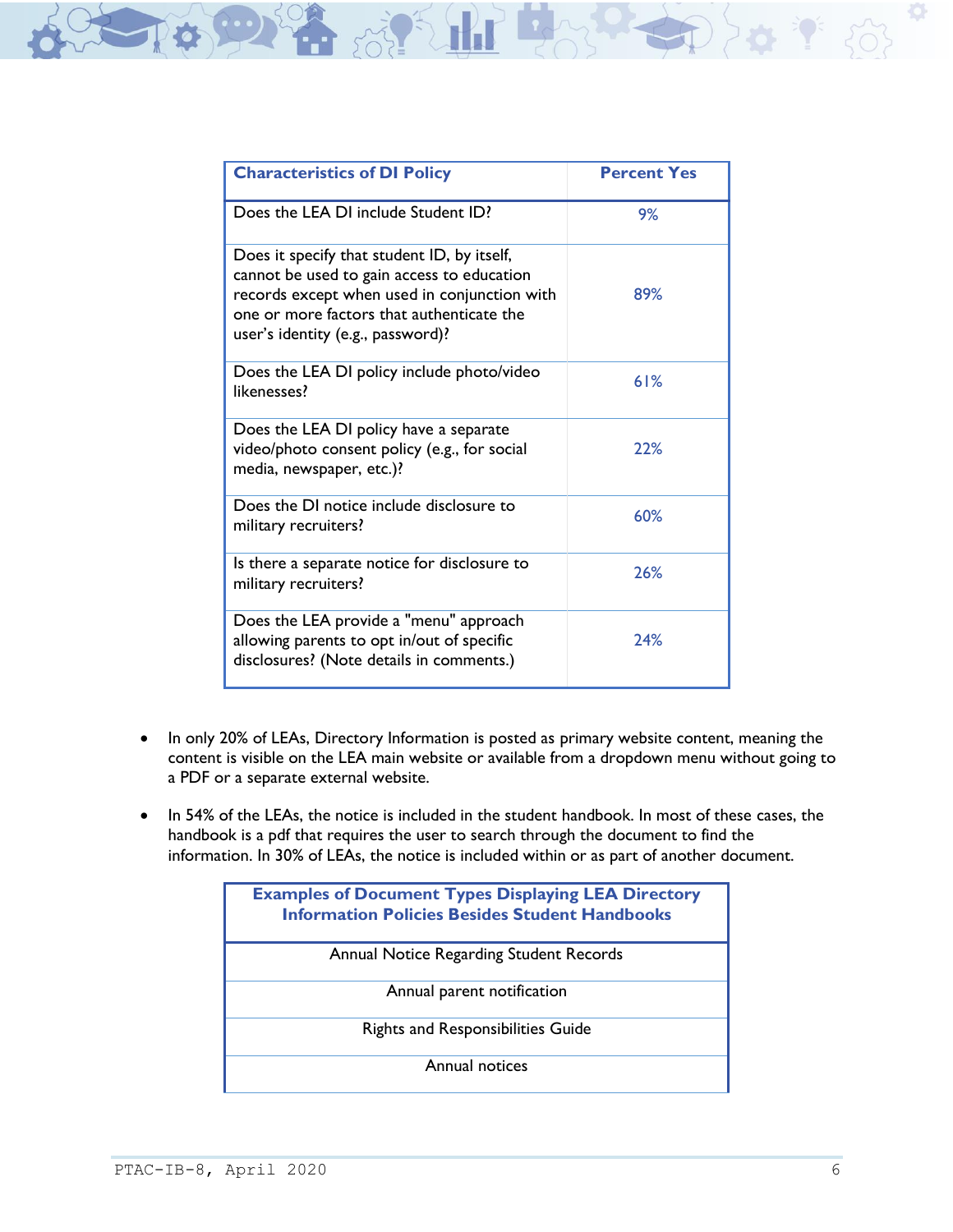

| <b>Curriculum Catalog</b>      |
|--------------------------------|
| <b>Student Code of Conduct</b> |
| Annual required public notices |

• In 72% of LEAs, there is an indication of when the policy was last updated. However, in many cases, the date of update pertains to the entire student handbook, not the specific policy.

#### Topic: PPRA

• 32% of LEA's have the PPRA Policy on the website.



- When the PPRA Notice is on the website, 80% of the time it is the ED Model notice or a variant of that.
- In 20% of cases the PPRA Notice is custom.

| <b>Characteristics of Custom PPRA Notice</b>                                      | <b>Percent Yes</b> |
|-----------------------------------------------------------------------------------|--------------------|
| Does the LEA PPRA policy indicate it is<br>provided to parents at least annually? | <b>68%</b>         |
| Is there an indication when the LEA PPRA<br>policy was last updated?              | 77%                |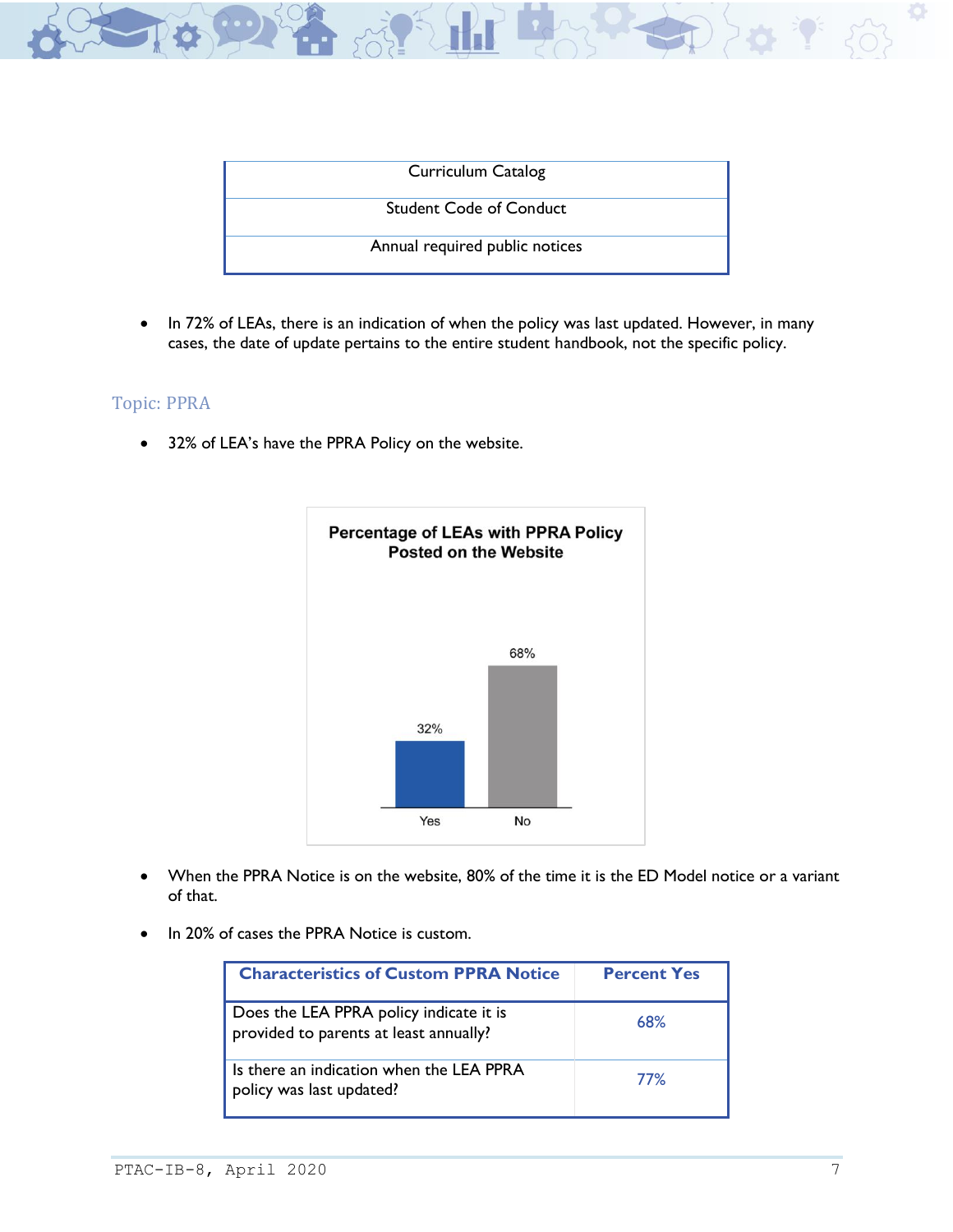- In only 13% of LEAs, the PPRA policy is posted as primary content, meaning the content is visible on the LEA main website or available from a dropdown menu without going to a PDF or a separate external website.
- In 57% of the LEAs, the notice is included in the student handbook. In most of these cases, the handbook is a pdf that requires the user to search through the document to find the information. In 28% of LEAs, the notice is included within or as part of another document.

| <b>Examples of Document Types Displaying LEA PPRA Notices</b><br><b>Besides Student Handbooks</b> |
|---------------------------------------------------------------------------------------------------|
| Annual Notice Regarding Protection of Student Rights                                              |
| <b>Student Family Privacy Rights</b>                                                              |
| Code of Conduct                                                                                   |
| <b>Parent Notifications</b>                                                                       |
| Data Governance Policy and Procedure                                                              |
| Included in a FERPA resources for parents document.                                               |

#### Topic: Data Inventory

• Only 5% of the LEAs have a data inventory listing available on their websites. When there is a data inventory listing, in 33% of LEAs, data element usage is defined. In 39% of LEAs having a data inventory listing, data elements are clearly defined using plain and simple language.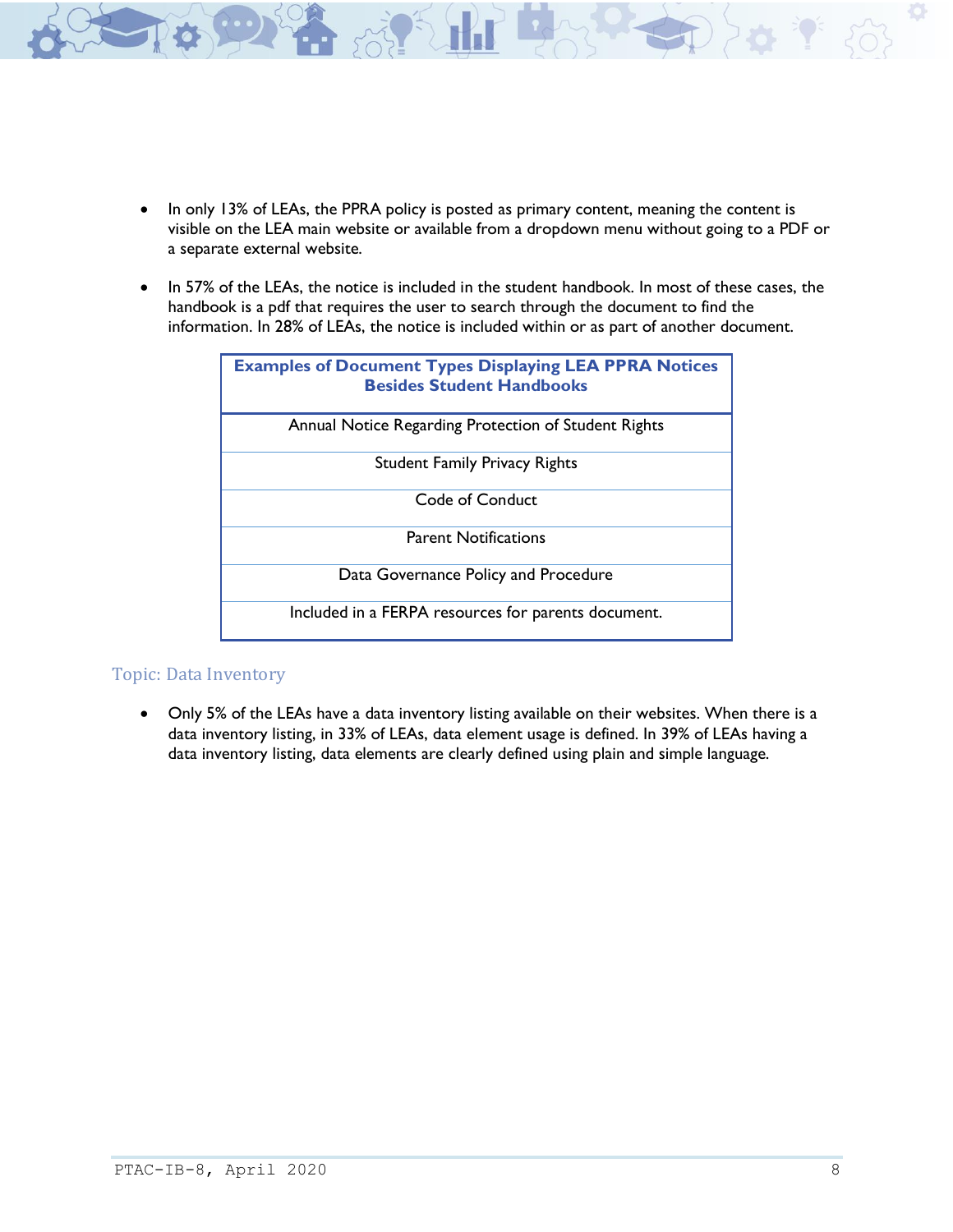



## Topic: Data Security

• 26% of LEAs have a description of IT security and data protection policies on the website.

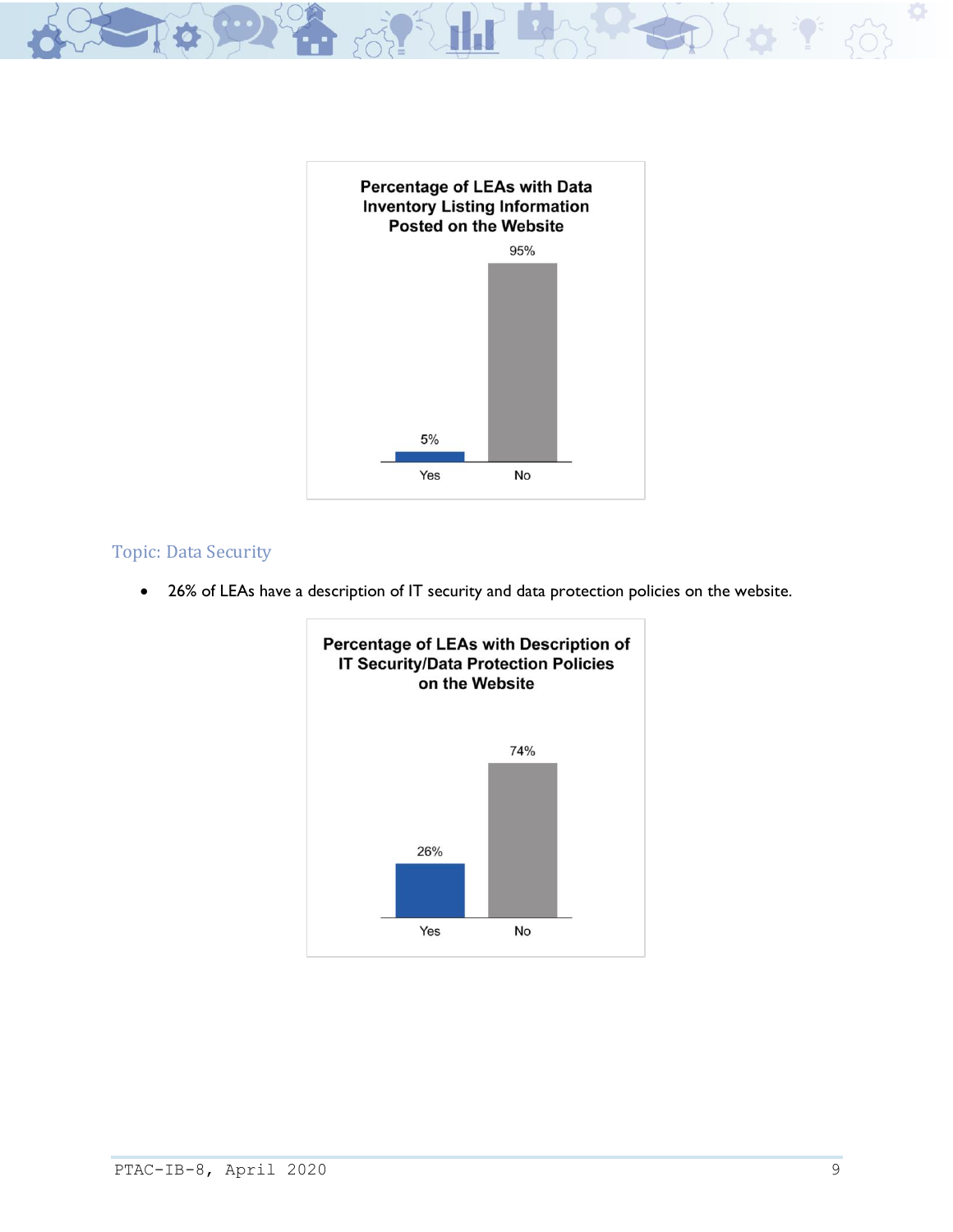| <b>Characteristics of Data Security Policies</b>                                                                                          | <b>Percent Yes</b> |
|-------------------------------------------------------------------------------------------------------------------------------------------|--------------------|
| Does the LEA website have a description of<br>policy or procedures specifically for paper<br>records?                                     | 5%                 |
| Does the LEA website have a description of<br>policy or procedures specifically for digital<br>information?                               | 37%                |
| Does the LEA website have a description of<br>policy or procedures specifically access to<br>student PII?                                 | 24%                |
| Does the LEA website have a description of<br>policy or procedures specifically use of student<br>PII?                                    | 20%                |
| Does the LEA website describe how student<br>records are retained (identifiable,<br>minimized/redacted, de-identified)?                   | 2%                 |
| Does the LEA website have policies describing<br>how the LEA de-identified student PII before<br>published or disclosed to third parties? | $1\%$              |

## Topic: Data Sharing

• 28% of LEAs have a description of data sharing policies posted on their websites.



O.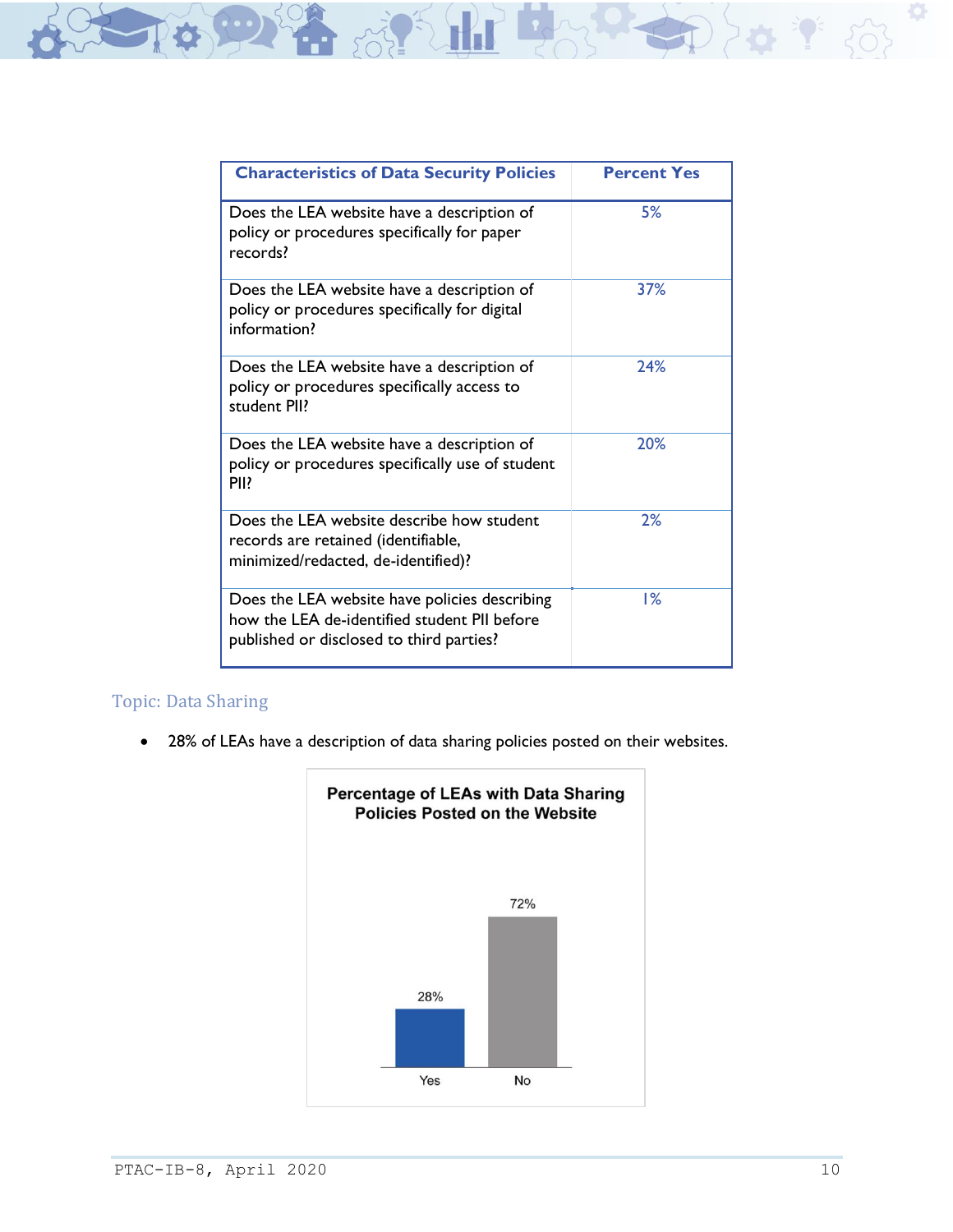| <b>Characteristics of Data Sharing Policies</b>                                                         | <b>Percent Yes</b> |
|---------------------------------------------------------------------------------------------------------|--------------------|
| Does the LEA website indicate if student PII is<br>shared with third parties?                           | 19%                |
| Does the LEA website indicate if PII shared<br>with external researchers?                               | 5%                 |
| If yes, are written agreements with researchers<br>available?                                           | 19%                |
| If yes, are study results available?                                                                    | 12%                |
| If yes, are any resulting changes to curriculum,<br>policies, or programs listed?                       | 0%                 |
| Does the LEA website indicate if PII shared<br>with ed tech companies?                                  | 5%                 |
| Does the LEA website indicate the purpose for<br>sharing PII with ed tech companies?                    | 75%                |
| Does the LEA website have contracts or<br>written agreements disclosing students' Pll<br>posted online? | 47%                |
| Does the LEA website have a list of approved<br>online services or "apps" used in classroom?            | 20%                |
| Does the LEA website describe a policy or<br>process for vetting/approving apps?                        | 21%                |
| Does the LEA website list any differentiation<br>between required and optional apps?                    | 3%                 |
| Are links to non-contracted apps' terms of<br>service posted?                                           | 26%                |

# Topic: Communications

• 9% of LEA websites include contact information for someone specifically if parents have questions about data sharing and student privacy.

Ö.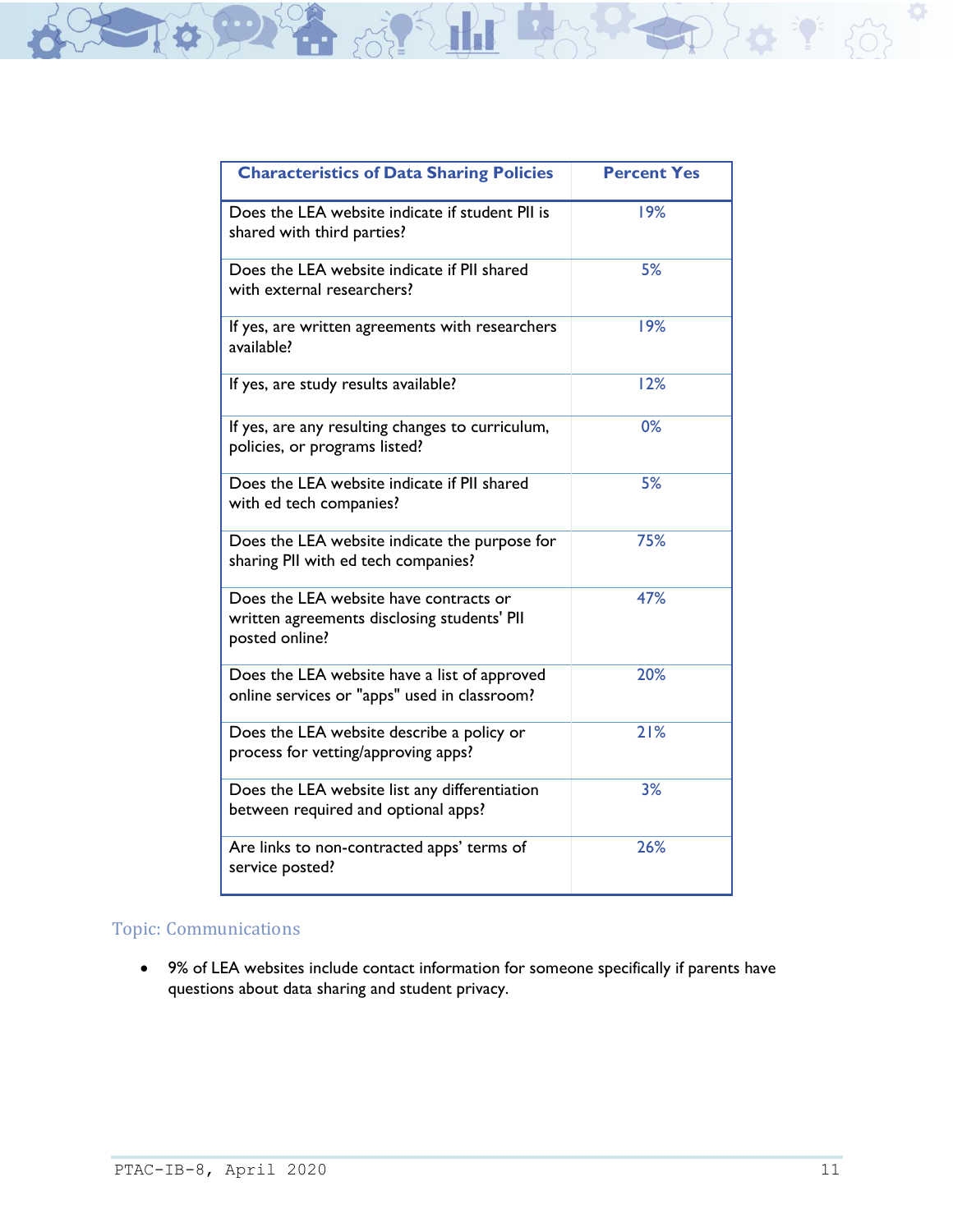



- 13% of LEA websites have navigation menus that include a section indicating where to find data practices and student privacy information.
- 84% of LEA websites have a search tool.

| <b>Search Tool Term</b>    | <b>Results Include Privacy-</b><br><b>Related Information</b> |
|----------------------------|---------------------------------------------------------------|
| <b>FERPA</b>               | 42%                                                           |
| <b>Annual Notification</b> | 26%                                                           |
| <b>Student Privacy</b>     | 43%                                                           |
| Directory Information      | 31%                                                           |
| <b>PPRA</b>                | 18%                                                           |
| Technology                 | 15%                                                           |
| Applications               | 6%                                                            |
| Apps                       | 9%                                                            |
| Privacy                    | 43%                                                           |
| Confidentiality            | 27%                                                           |
| <b>Disclosure</b>          | 32%                                                           |
| Security                   | 18%                                                           |